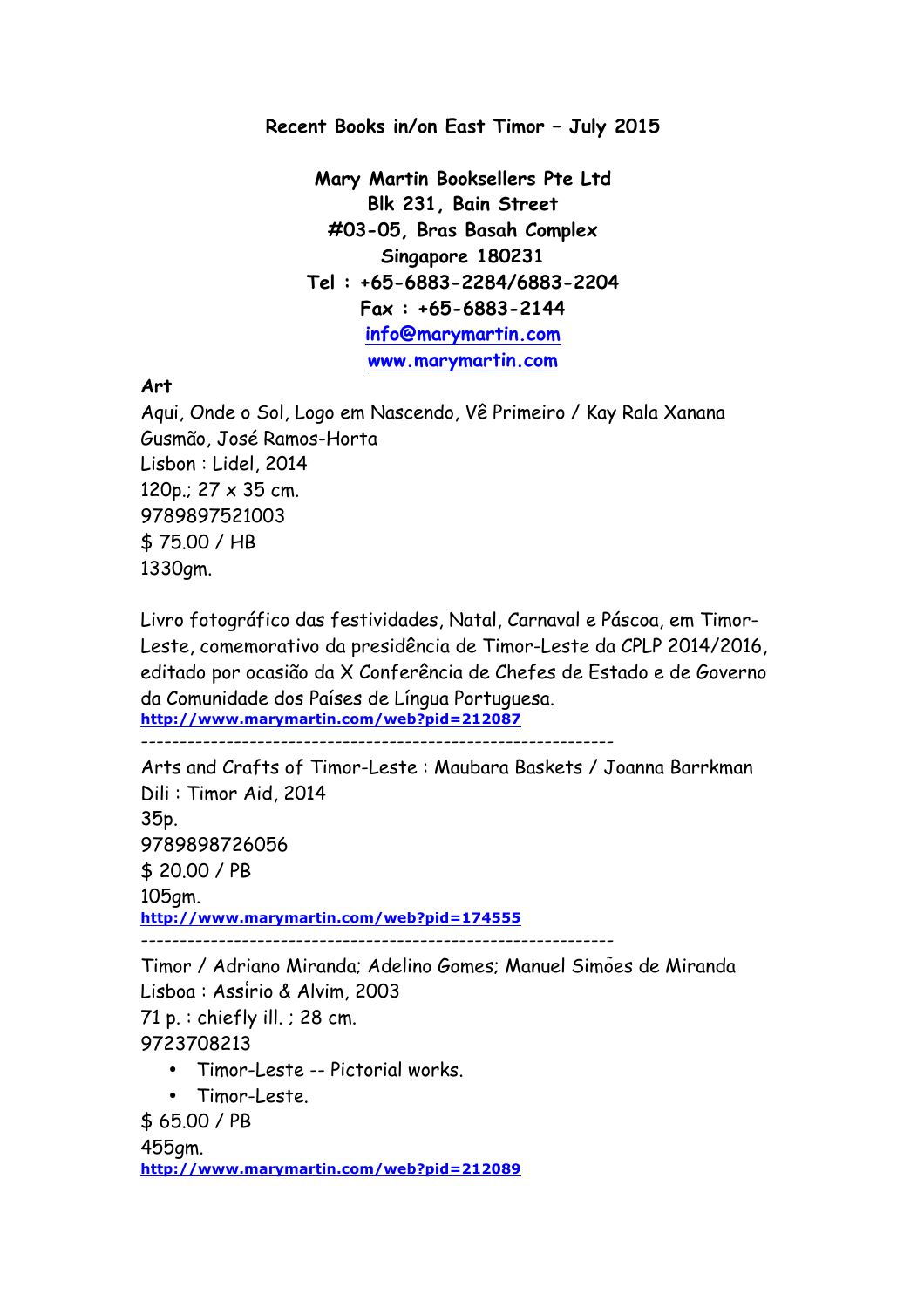-------------------------------------------------------------

## **History**

Last flight out of Dili : memoirs of an accidental activist in the triumph of East Timor / David Scott

North Melbourne, Vic. : Pluto Press Australia, 2005.

xxxii, 414 pages : illustrations, map, portraits ; 24 cm

Includes Bibliography and Index

1864033762; 9781864033762

- 1. Volunteer workers in Social Services East Timor Biography
- 2. East Timor Politics and Government
- 3. East Timor Social Conditions

\$ 49.50 / PB

655gm.

.

**http://www.marymartin.com/web?pid=212090**

-------------------------------------------------------------

The circle of silence : a personal testimony before, during and after Balibó / Shirley Shackleton Millers Point, N.S.W. : Pier 9, 2010 392 p., [8] p. of plates : ill. ; 24 cm 9781741964851

- Shackleton, Shirley.
- Shackleton, Gregory John, -- 1946-1975.
- Human rights workers -- Australia -- Biography.

Shirley Shackleton was launched into an unexpected life as a human rights activist when her journalist-husband, Greg Shackleton, was killed in East Timor in 1975. Her story is filled with a profound sense of purpose, enduring love for her late husband, and a fierce determination to seek truth and justice

Linguistics \$ 45.00 / PB 565gm **http://www.marymartin.com/web?pid=212091** -------------------------------------------------------------

História de Timor-Leste : da pré-história à actualidade = Istória Timor-Leste nian : husi pre-istória to'o atualidade / Frédéric Durand Lisbon : LIDEL, 2009 180p. : Col. Ill. maps ; 30cm. 9789727573424 \$ 75.00 / PB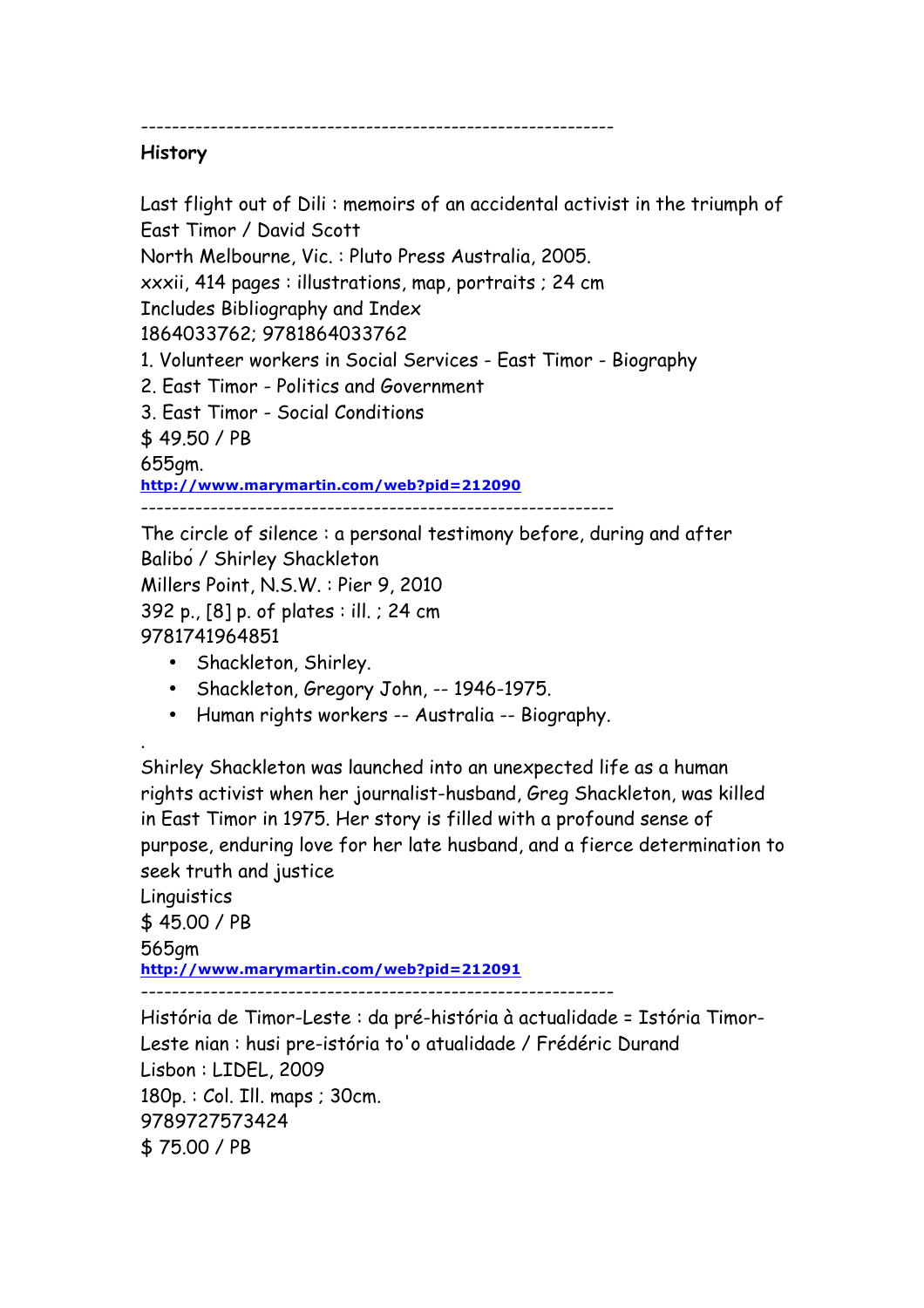In Tetun (Tetum) and Portuguese. "História de Timor-Leste is a book that was conceived as a tool in a didactic concern, relying on a systematic chronology and an abundant iconography of more than 200 maps, pictures and photographs. It strives to offer an overview of the country's history, from the earliest signs of human occupation until the rise of independence under the protection of the United Nations in May 2002." Timor-Leste -- History. Timor-Leste.

**http://www.marymartin.com/web?pid=**170121

—————————————————————

Autobiografia de Abílio Araújo : Dato Siri Loe II / Abílio Araújo; José de Assunção Gonçalves

Lisboa : Aletheia, 2012

9789896225209

313 p., [34] p. de lám. ; 22 cm

- Nacionalismo -- Timor Oriental -- Biografías.
- Políticos -- Timor Oriental -- Biografías
- \$ 55.00 / PB

470gm.

**http://www.marymartin.com/web?pid=**170114

—————————————————————

## **Linguistics**

Disionáriu nasional ba Tetun ofisiál : Edisaun Dahuluk/ Adérito José Guterres Correia

Dili, Timor Leste : Institutu Nasionál Linguístika nian Universidade Nacional Timor Loro Sa'e, 2005

426p.; 17cm.

1741381606 9781741381603

In Tetum

- Tetum language -- Dictionaries.
- Tetum language.

\$ 90.00 / HB

1580gm

**http://www.marymartin.com/web?pid=212095**

-------------------------------------------------------------

GRAMÁTICA DA LÍNGUA TÉTUM / Geoffrey Hull, Lance Eccles Lisbon : Lidel, 2005 270p. in Portuguese 9727572871 \$ 39.50 / PB 495gm.